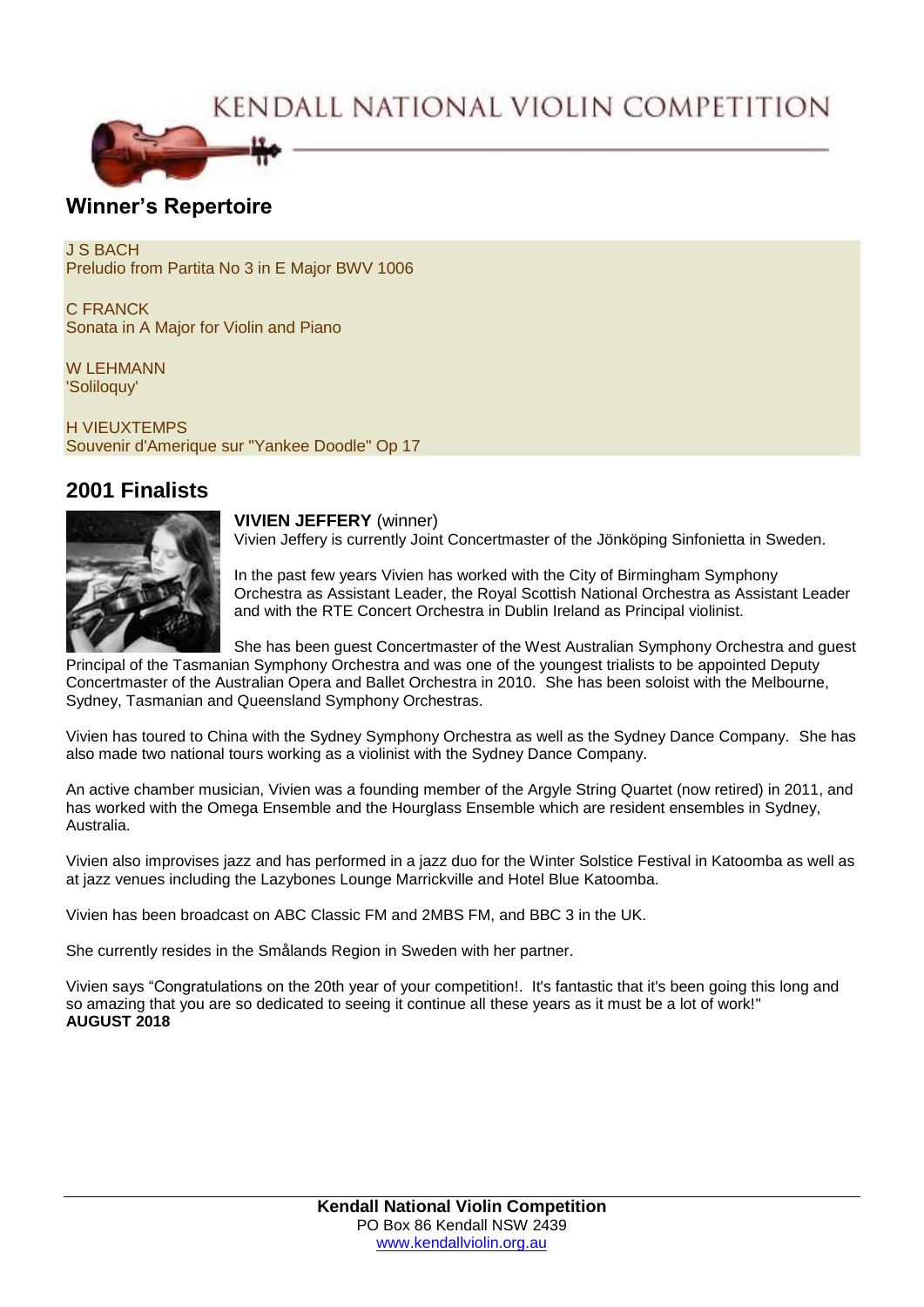

**VICTORIA JACONO - GILMOVICH**

Refer to: www.victoriaviolin.com.au (Copyright 2013)

Victoria says she is" busy teaching lots of students and being mum to two kids". **August 2016** 



## **SARITA KWOK**

[www.saritakwok.com](http://www.saritakwok.com/)

Associate Professor of Music at the Gordon College, [Massachusetts, USA](https://www.bing.com/maps?&ty=18&q=Boston%2c%20Massachusetts%2c%20United%20States&satid=id.sid%3af0f5899a-361f-4fe4-89d1-11130aa2c653&vdpid=5488162429013590018&mb=42.478174~-71.331482~42.173582~-70.9552&ppois=42.3258781003747_-71.1433410644532_Boston%2c%20Massachusetts%2c%20United%20States_~&cp=42.325878~-71.143341&v=2&sV=1&FORM=MIRE&qpvt=Boston) Chair, Department of Music Creative Artist in Residence

B.A. University of Sydney M.M.A. Yale University School of Music Artist Diploma, Yale Univeristy School of Music D.M.A. Yale University School of Music

SARITA KWOK has distinguished herself one of the most captivating and sophisticated performers to emerge from the ranks of Australia's classical musicians. She has been enthralling audiences across the globe since she debuted with the Sydney Symphony at the age of fifteen and was named Symphony Australia Young Performer of the Year (Strings) shortly after.

Born in Australia to Chinese parents, and raised in both Australia and Singapore, Sarita's musical career has been similarly cosmopolitan. She has performed as a solo artist, recitalist, and chamber musician throughout Europe, Asia, and North America, and as a featured soloist with the major orchestras of her native Australia. She has also been a prize-winner at the Kloster Schöntal (Germany), Gisborne (New Zealand), Lipinski/Wieniawski (Poland) international competitions, and grand prize winner of the Plowman National Chamber Music Competition.

An enthusiastic and committed chamber musician, Sarita was the founding first violinist of the Alianza Quartet, the former graduate quartet-in-residence at Yale University, whose "unusually elegant sound" was praised by The New York Times. Sarita is also a founding member of the Arabella String Quartet (2012), an ensemble quickly establishing a reputation for its remarkable artistry. Their recently released recording with Naxos (May 2017) "*In the Moment*" was named Album of the Week by ClassicFM and was praised by The Strad magazine as "an artfully balanced mix of rarities … this is a fine disc, the Arabella digging deep to produce performances of great intensity and poise". Sarita's recording '*Interchange: Violin and Piano Duos of the C20th*' with pianist, Wei-Yi Yang, was released by Genuin Records in 2016. The German periodical Deutschlandfunk remarked that "seldom is a recording so electrifying … [Kwok and Yang] manage to make each work sound unique and yet make it recognizable as part of the same era".

Sarita has appeared on chamber series and at festivals throughout the United States including Embassy Series (Washington, DC), Flagler Museum Series (Florida), Brooklyn Friends of Chamber Music, Rockport Chamber Music Festival and in performances at Weill and Zankel recital halls at Carnegie Hall. And overseas at the Aldeburgh festival, Aix-en-Provence festival, at Sapporo's Kitara Hall (Japan), Villa Medici (Italy), the Théâtre du Jeu de Paume, and Salle Olivier Messaien (France), Melbourne Concert Hall and Sydney Opera House (Australia). Sarita's broadcast appearances have included WCRB public radio, Radio Suisse Romande, and Australian Broadcasting Corportation TV and Radio. She is an artist member of Mistral Music.

A persuasive advocate of contemporary music, Sarita has debuted works by composers Jerome Combier, Jean Giroud, and John B. Hedges, among others, and has collaborated extensively with Martin Bresnick and Ezra Laderman.

With the Alianza Quartet she recorded Laderman's last three string quartets for Albany Records to critical acclaim. Her recent recording on Starkland records of Martin Bresnick's *Josephine the Singer* for solo violin was described by Gramophone as "gorgeously executed".